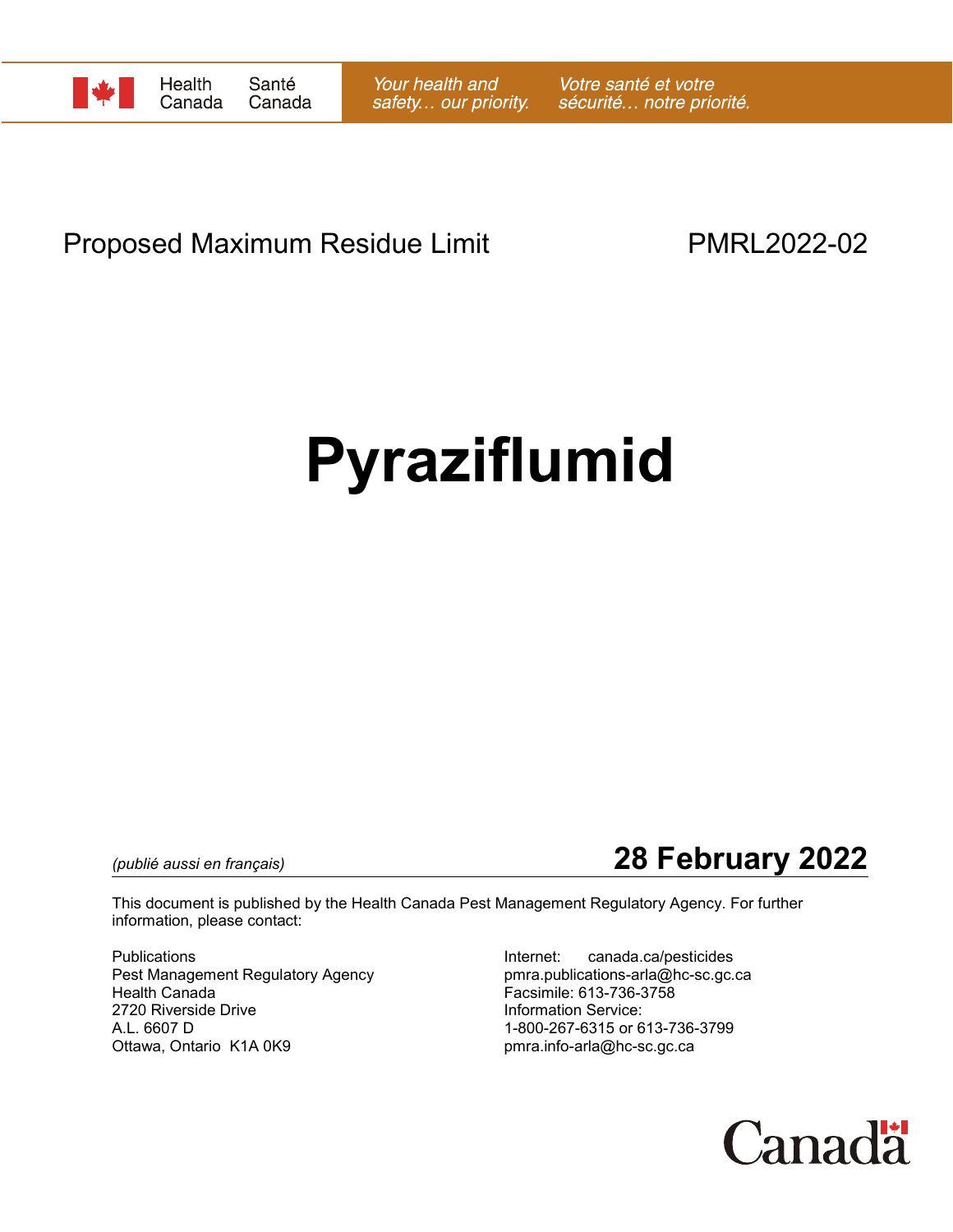ISSN: 1925-0835 (print) 1925-0843 (online)

Catalogue number: H113-24/2022-2E (print version) H113-24/2022-2E-PDF (PDF version)

#### **© Her Majesty the Queen in Right of Canada, as represented by the Minister of Health Canada, 2022**

All rights reserved. No part of this information (publication or product) may be reproduced or transmitted in any form or by any means, electronic, mechanical, photocopying, recording or otherwise, or stored in a retrieval system, without prior written permission of Health Canada, Ottawa, Ontario K1A 0K9.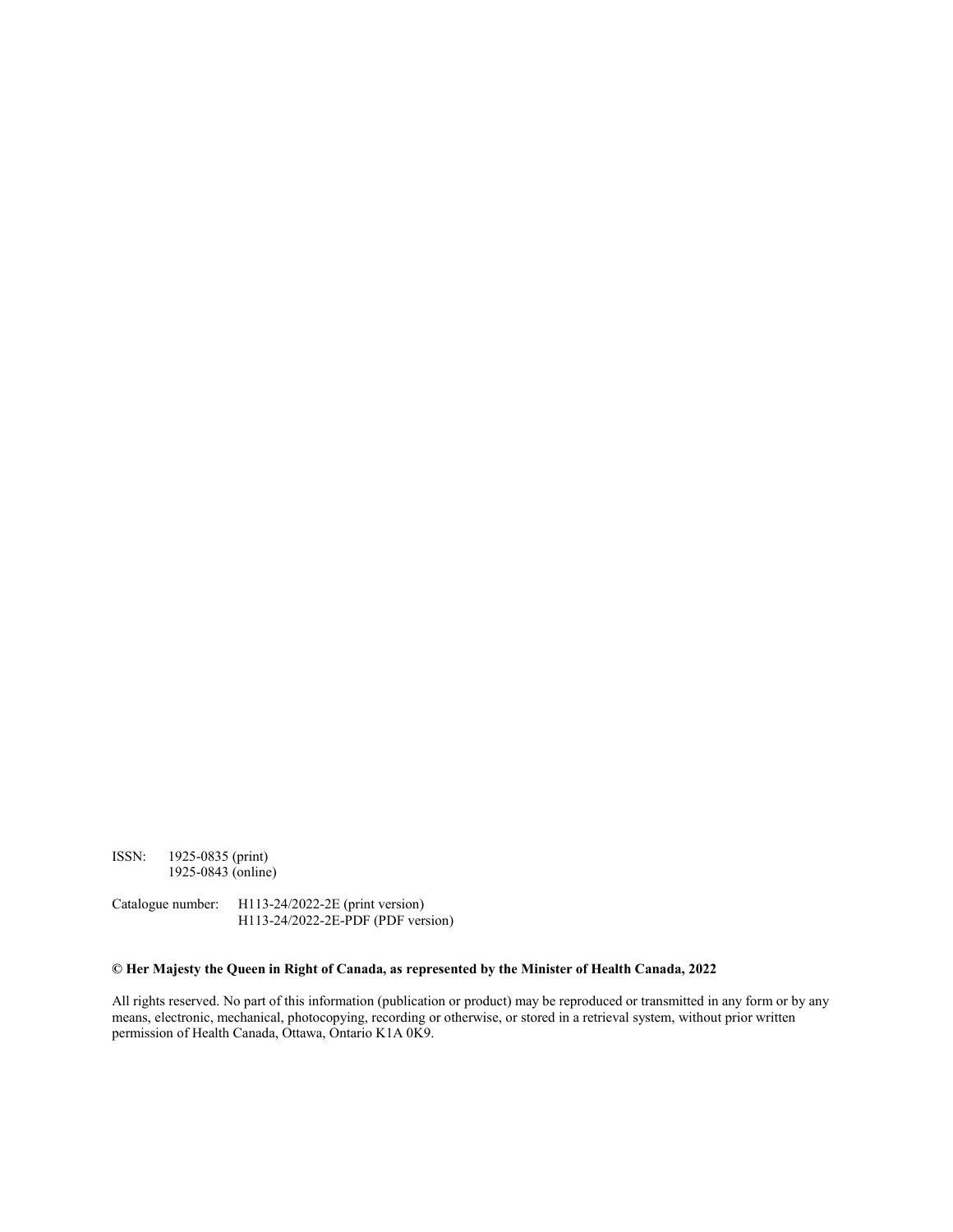#### **Purpose of consultation**

Maximum Residue Limits  $(MRLs)^{1}$  are being proposed as part of the following applications submitted under pesticide submission numbers 2019-6614 and 2019-7155 for Canadian use, and submission number 2019-7049 for imported commodities.

Under the authority of the *Pest Control Products Act*, Health Canada's Pest Management Regulatory Agency (PMRA) is proposing acceptability of the uses requested under the abovenoted applications to register the technical grade pyraziflumid and the end-use product Parade Fungicide for use in Canada on apples, for the broad spectrum control of scab and powdery mildew.

The evaluation of these pyraziflumid applications indicated that the end-use product has value, and the human health and environmental risks associated with their proposed uses are acceptable. Details regarding these applications can be found in Proposed Registration Decision PRD2022-04, *Pyraziflumid and Parade Fungicide*, posted to the Canada.ca website on 28 February 2022. Dietary risks from the consumption of foods listed in Table 1 were shown to be acceptable when pyraziflumid is used according to the supported label directions. Therefore, foods containing residues at these levels are safe to eat, and MRLs are being proposed as a result of this assessment.

In addition, Health Canada is proposing acceptability to specify MRLs for pyraziflumid on various imported commodities, for the control or suppression of certain fungal diseases, to permit the import and sale of food containing such residues. Health Canada has determined the quantity of residues that are likely to remain in or on the imported commodities when pyraziflumid is used according to label directions in the exporting country, and that such residues will not be a concern to human health. Details regarding the proposed MRLs on imported commodities can also be found in PRD2022-04, Section 3.8.

#### **Dietary health assessment**

In assessing the risk of a pesticide, Health Canada combines information on pesticide toxicity with information on the degree and duration of dietary exposure to the pesticide residue from food. The risk assessment process involves four distinct steps:

- 1) Identifying the toxicology hazards posed by the pesticide;
- 2) Determining the "acceptable dietary level" for Canadians (including all vulnerable populations), which is protective of adverse health effects;
- 3) Estimating human dietary exposure to the pesticide from all applicable sources (domestic and imported commodities); and
- 4) Characterizing human risk by comparing the estimated human dietary exposure to the acceptable dietary level.

 <sup>1</sup> A Maximum Residue Limit (MRL) is the maximum amount of residue that may remain in or on food when a pesticide is used according to label directions.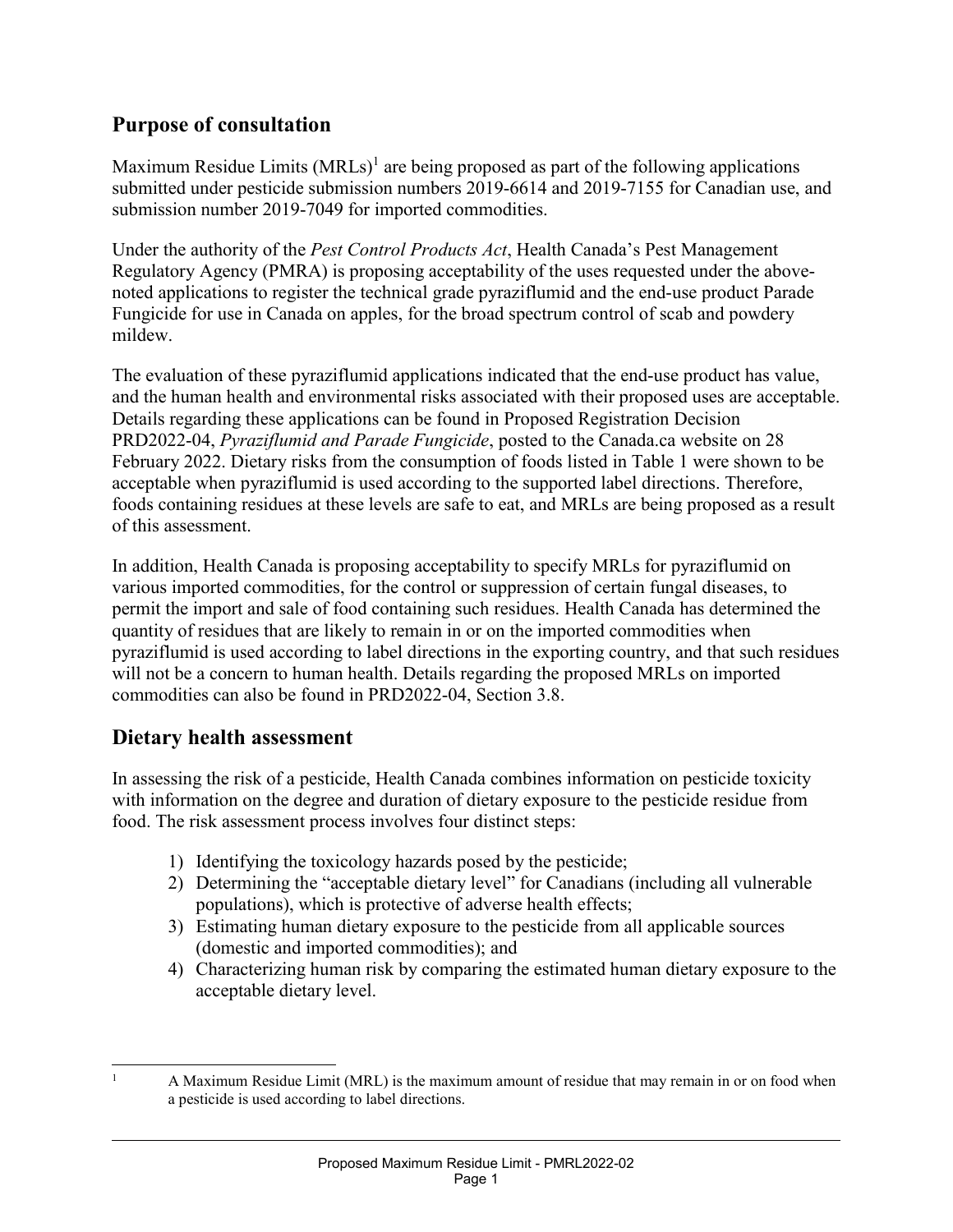Before registering a pesticide for food use in Canada, Health Canada must determine the quantity of residues that could remain in or on the food when the pesticide is used according to label directions and that such residues will not be a concern to human health (Steps 3 and 4). If estimated human exposure is less than or equal to the acceptable level (developed in Step 2), Health Canada's determination is that the consumption of this amount of residue is safe. This quantity is then subject to consultation to legally specify it as an MRL. An MRL applies to the identified raw agricultural food commodity, as well as to any processed food product that contains it, except where separate MRLs are specified for the raw agricultural commodity and a processed product made from it.

Consultation on the proposed MRLs for pyraziflumid is being conducted via this document and PRD2022-04. Health Canada invites the public to submit written comments on the proposed MRLs for pyraziflumid in accordance with the guidance reported in the Next Steps section of this document, and with the guidance found in PRD2022-04.

To comply with Canada's international trade obligations, consultation on the proposed MRLs is also being conducted internationally by notifying the World Trade Organization, as coordinated by Canada's Notification Authority and Enquiry Point.

### **Proposed MRLs**

The proposed MRLs for pyraziflumid are summarized in Table 1.

| <b>Common</b><br>name | <b>Residue definition</b>                                                                   | <b>MRL</b><br>$(ppm)^1$ | <b>Food commodity</b>                                                           |
|-----------------------|---------------------------------------------------------------------------------------------|-------------------------|---------------------------------------------------------------------------------|
| Pyraziflumid          | $N-(3',4'-diffluoro[1,1'-bipheny1]-2-$<br>yl)-3-(trifluoromethyl)-2-<br>pyrazinecarboxamide | 6.0                     | Bushberries (crop subgroup)<br>$13-07B$                                         |
|                       |                                                                                             | 4.0                     | Caneberries (crop subgroup<br>$13-07A)$                                         |
|                       |                                                                                             | 2.0                     | Stone fruits (crop group 12-<br>09), raisins                                    |
|                       |                                                                                             | 1.5                     | Small fruits vine climbing,<br>except fuzzy kiwifruit (crop<br>subgroup 13-07F) |
|                       |                                                                                             | 0.4                     | Pome fruits (crop group 11-<br>09)                                              |
|                       |                                                                                             | 0.03                    | Tree nuts (crop group 14-<br>11)                                                |

#### **Table 1 Proposed Maximum Residue Limits for pyraziflumid**

 $1$  ppm = parts per million

An MRL is proposed for each commodity included in the listed crop groupings in accordance with the Residue Chemistry Crop Groups webpage in the Pesticides section of Canada.ca